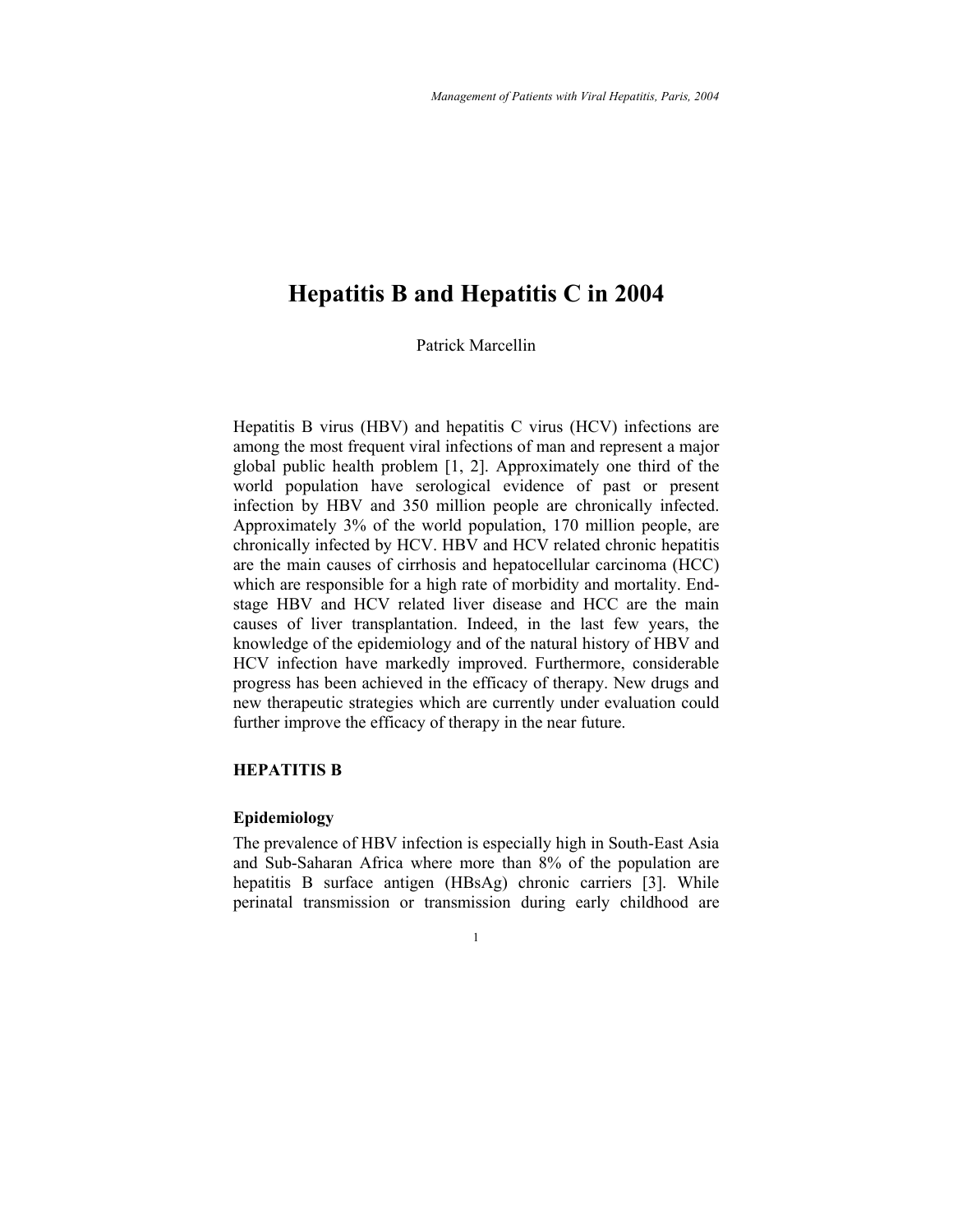responsible for the high rate of chronic infection in Asia and Africa, sexual or parenteral exposure account for most cases in industrialised countries [4]. In most developed parts of the world, the prevalence of chronic HBV infection is less than 1%, and the overall infection rate is 5-7%. Within these areas most infections occur among high risk adult populations that include injection drug users, persons with multiple heterosexual partners, men who have sex with men, and health care workers. The risk of perinatal HBV transmission has been well described. This risk is greatest for infants born to women who are hepatitis Be antigen (HBeAg)-positive and ranges from 70-90% at 6 months of age; about 90% of these children remain chronically infected [5]. The risk of perinatal infection among infants born to HBeAg-negative mothers ranges from 10-40%, with 40-70% of these infected infants remaining chronically infected. Children born to HBsAg-positive mothers who do not become infected during the perinatal period remain at high risk of infection during early childhood.

HBV-related end-stage liver disease or HCC are responsible for over 1 million deaths per year and represent currently 5-10% of cases of liver transplantation [1, 3, 4,]. HCC is one of the most common cancers worldwide and HBV is responsible for at least 75% of this cancer [6]. The availability of safe and effective vaccines allowed wide immunization programs which resulted in the reduction of the burden of diseases caused by HBV with clear benefits in terms of prevention of cirrhosis and HCC [7].

#### **Natural history**

The natural course of HBV chronic infection is variable, ranging from an inactive HBsAg carrier state to a more or less progressive chronic hepatitis, potentially evolving to cirrhosis and HCC [8-10]. Chronic hepatitis may present as typical HBeAg-positive chronic hepatitis B or HBeAg-negative chronic hepatitis B. Apart from the molecular biology of HBV and host factors, co-infection with other hepatitis viruses, e.g. HCV, hepatitis delta virus, as well as with other not primary hepatotropic viruses, e.g. human immunodeficiency virus (HIV), can affect the natural course of HBV infection as well as the efficacy of antiviral strategies [11]. HBeAg-positive chronic hepatitis is due to wild type HBV; it represents the early phase of chronic HBV infection. HBeAg-negative chronic hepatitis is due to a naturally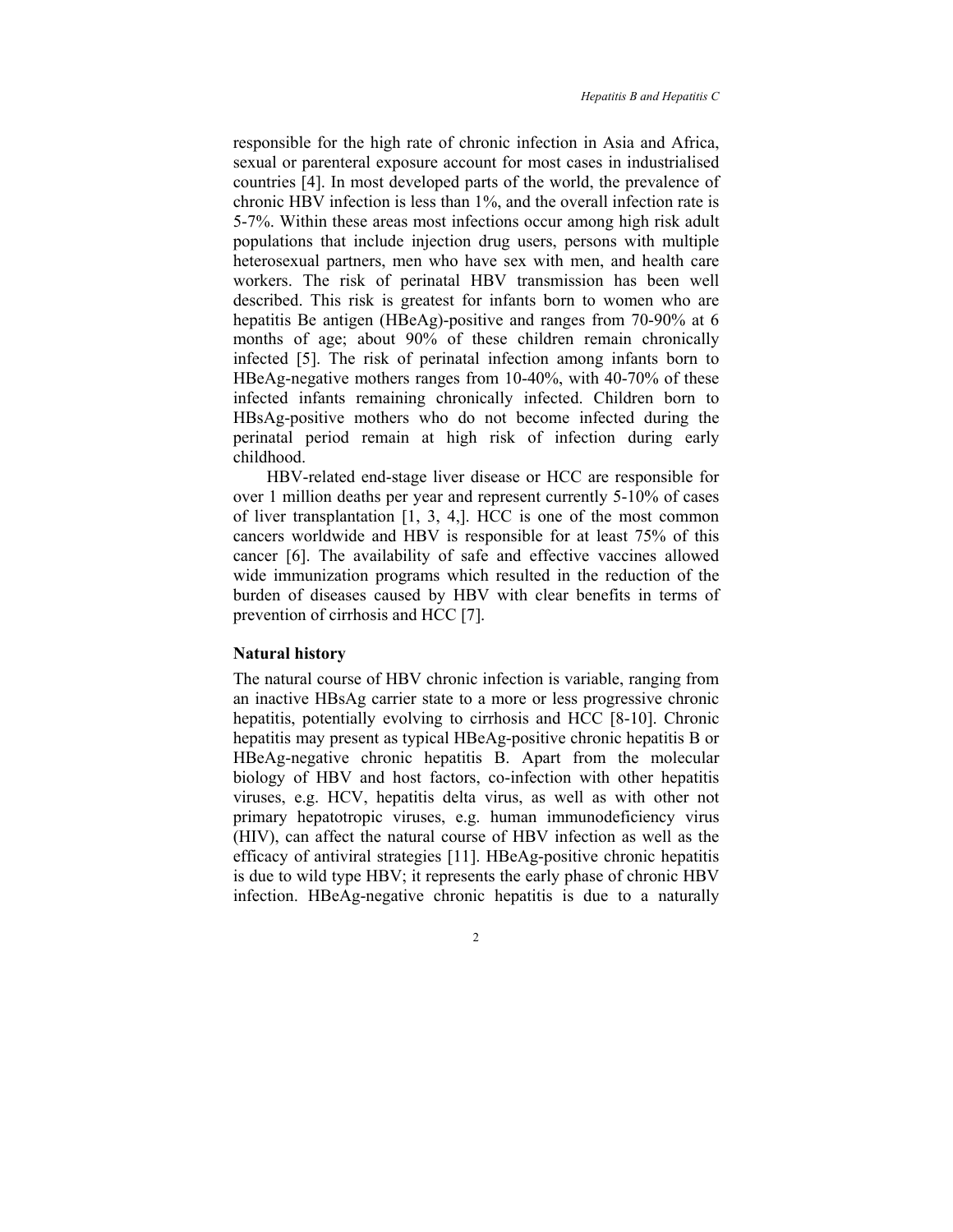occurring HBV variant with mutations in the pre-core or/and basic core promoter regions of the genome; it represents a late phase of chronic HBV infection [12]. The latter form of the disease has been recognized as increasing in many countries within the last decade and it represents the majority of cases in many countries. HBeAg-negative chronic hepatitis B is generally associated with a more severe liver disease with a very low rate of spontaneous disease remission and a low sustained response rate to antiviral therapy [12-14].

Longitudinal studies of patients with chronic hepatitis B indicate that, after diagnosis, the 5-year cumulative incidence of developing cirrhosis ranges from 8-20%. Morbidity and mortality in chronic hepatitis B are linked to evolution to cirrhosis or HCC. The 5-year cumulative incidence of hepatic decompensation is approximately 20% [15]. The 5-year probability of survival being approximately 80-86% in patients with compensated cirrhosis. Patients with decompensated cirrhosis have a poor prognosis (14-35% probability of survival at 5 years). HBV-related end-stage liver disease or HCC are responsible for at least 500,000 deaths per year.

HCC is one of the most common cancers worldwide, about 75% of which are related to chronic HBV infection. The incidence of HCC has increased worldwide and nowadays it constitutes the fifth most frequent cancer representing around 5% of all cancers worldwide. The incidence of HCC appears to vary geographically and correlates with the underlying stage of liver disease [16]. The annual incidence in HBV carriers ranges between 0.2% and 0.6%, but it reaches 2% when hepatic cirrhosis is established [17]. The oncogenic mechanism leading to liver cancer involves different pathways that are not fully elucidated. Prevention through universal vaccination has effectively decreased the incidence of liver cancer and new therapeutic agents may delay or avoid the establishment of cirrhosis. The only chance for long-term survival after HCC diagnosis is to achieve early detection through regular surveillance by ultrasound and alpha-fetoprotein determination [18]. This allows effective therapy such as surgical resection, liver transplantation or percutaneous ablation.

# **Therapy**

Three drugs are currently available for the treatment of chronic hepatitis B: interferon-alpha, lamivudine and adefovir dipivoxil [1, 8, 19].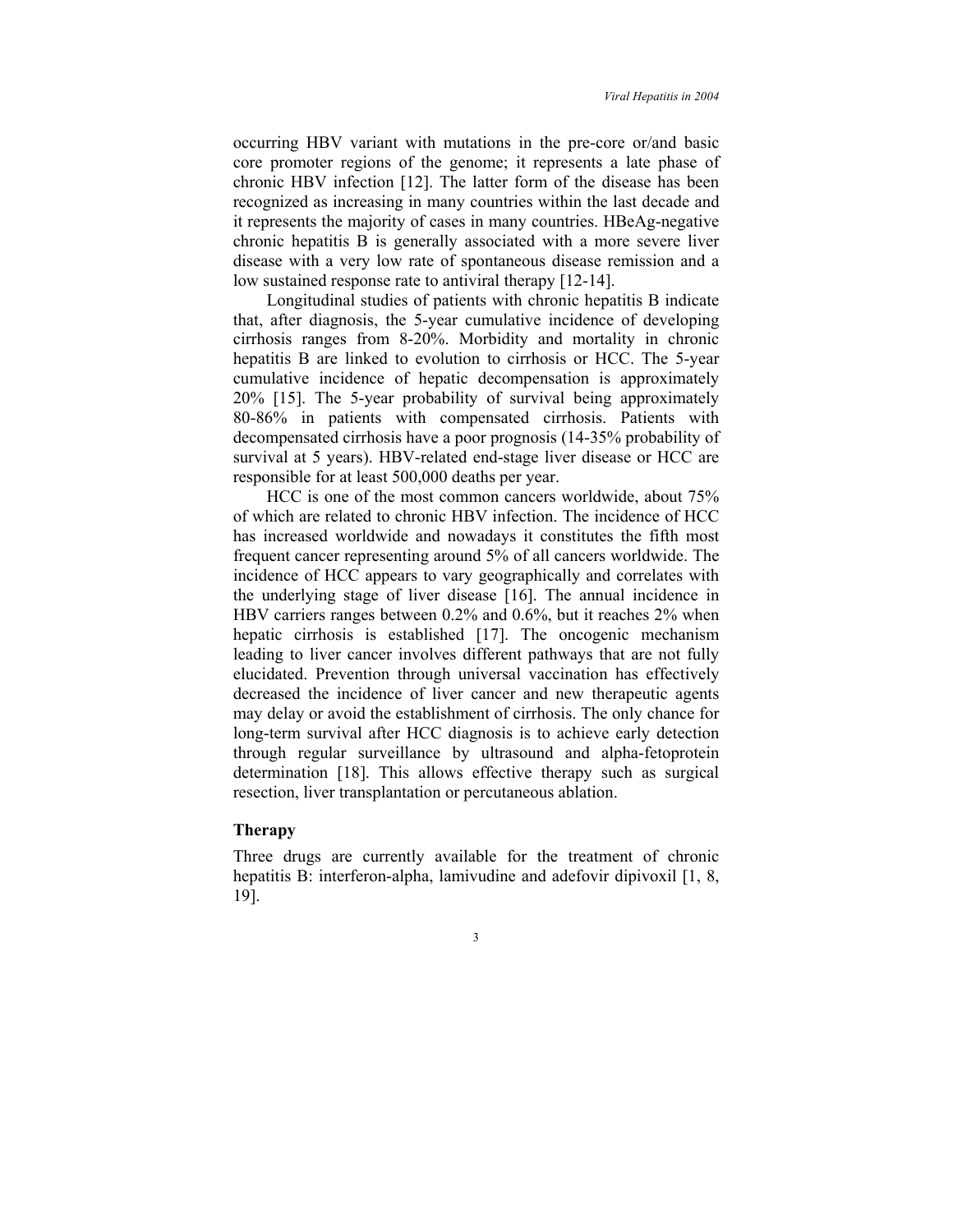Conventional interferon-alpha, administered for 4 to 6 months in HBeAg-positive patients and 12-24 months in HBeAg-negative patients, induces a sustained response in only a minority of patients (10-30%) and is associated with a poor tolerability which limits duration of therapy [20, 21]. The nucleoside (lamivudine) and nucleotide (adefovir dipivoxil) analogs have the advantages of oral administration and excellent tolerance. Lamivudine, administered for 12 months, induces a sustained response in approximately 20% of the HBeAg-positive and in 5% of the HBeAg-negative patients [22-26]. Long-term therapy increases the rate of sustained response but is impaired by a high rate of resistance (50% at 3 years) [27-29]. Adefovir dipivoxil, administered for 12 months, induces a sustained response in 12% of HBeAg-positive patients [30]. Adefovir has a similar antiviral efficacy in HBeAg-negative patients [31]. The incidence of resistance to adefovir is low (6% at 3 years) [32]. Adefovir is effective on lamivudine resistant HBV [29]. It has been used successfully in patients with decompensated cirrhosis, in the pretransplant setting or in transplanted patients developing resistance to lamivudine [33]. In patients with HBV/HIV co-infection with lamivudine resistant HBV, treatment with adefovir has a marked antiviral effect, similar to that observed in HIV negative patients [34].

# **Perspectives**

Indeed, currently available drugs have limited efficacy and new more potent drugs or therapeutic strategies are needed. Recently, pegylated interferon monotherapy and combinations of pegylated interferon, with lamivudine and combination of adefovir and lamivudine have been assessed. The concept of combination therapy has been developed in order to increase efficacy and to decrease resistance. In addition, new nucleoside analogs are at different stages of development.

#### Pegylated interferon

A recent study of pegylated interferon-alpha-2a has shown a trend to a better efficacy as compared with conventional interferon with HBeAg seroconversion rates of 37% and 25%, respectively [35]. Two recent randomized controlled studies of pegylated interferon (pegylated interferon-alpha-2b in HBeAg-positive and pegylated interferon-alpha-2a in HBeAg-negative chronic hepatitis B) have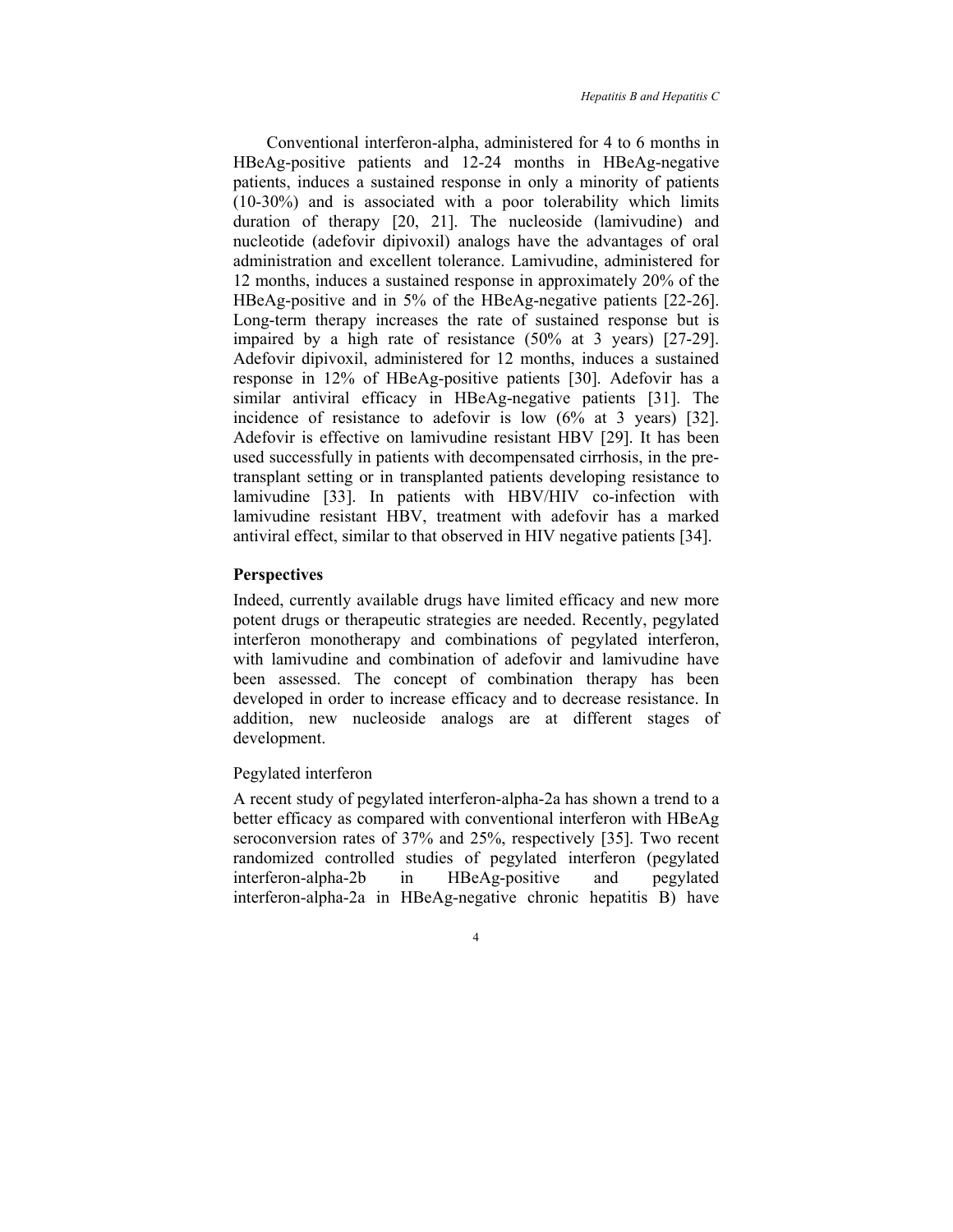confirmed its efficacy with 36% and 43% of 24-week post-treatment response, respectively [36, 37]. Interestingly, relatively high rates of HBsAg loss, which are associated with complete and sustained remission of the disease, were observed in both studies (7% and 4%, respectively).

# Combination of adefovir and lamivudine

One randomized study evaluated the efficacy of the combination of adefovir with lamivudine as compared to lamivudine alone or adefovir alone in 59 patients with HBeAg-positive chronic hepatitis B with lamivudine resistant HBV [38]. There was no significant difference in median serum HBV DNA reduction (-3.59 and -4.04 log copies/mL), rates of alanine transaminase (ALT) normalization (53% and 47%) and HBeAg loss (3 patients in each group) between the adefovirlamivudine combination group and the adefovir monotherapy group.

Another study compared the efficacy of the combination of adefovir with lamivudine versus lamivudine used in monotherapy in 112 treatment-naive patients (107 HBeAg-positive) [39]. There was no significant difference in median serum HBV DNA reduction (-5.41 and -4.80 log copies/mL), rates of undetectable HBV DNA with polymerase chain reaction (39% and 41%) and HBeAg loss (19% and 20%) between the adefovir-lamivudine combination group and the adefovir monotherapy group. Finally, these two studies did not show superior efficacy of the combination versus each drug in monotherapy.

#### Combination of pegylated interferon and lamivudine

Two randomized controlled trials of the combination of pegylated interferon with lamivudine versus pegylated interferon did not show a superiority of the combination in terms of sustained response [36, 37]. However, noteworthy, higher end-of-treatment response rates were observed with the combination. In addition, in one study, the combination of pegylated interferon-alpha-2a with lamivudine decreased the incidence of lamivudine resistance [37]. Different schedules of combination need to be assessed in order to improve the efficacy.

#### New nucleoside analogs

A number of nucleoside analogs, with favorable toxicity profiles and a promise of increased effectiveness against HBV, are at various stages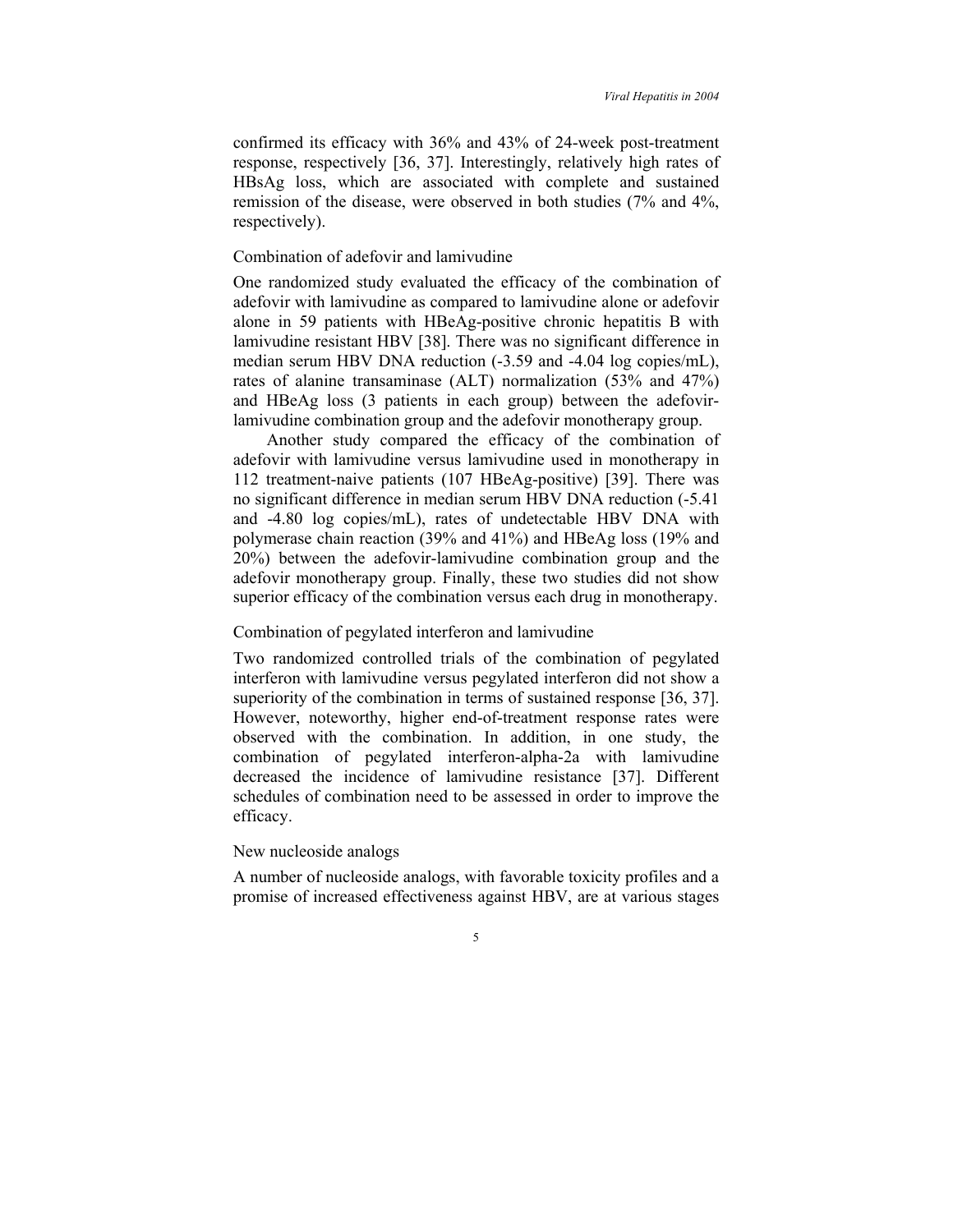of clinical development. Results of phase II trials of entecavir and emtricitabine (FTC) were encouraging [40, 41]. The results of phase III studies should be available soon. The results of phase II studies of telbivudine and clevudine are promising [42, 43]. Other interesting compounds are at an earlier phase of development (Table 1). These new nucleoside analogs seem to be more potent than lamivudine and adefovir dipivoxil with a good safety profile. However, one may expect that their use in monotherapy could not induce a high rate of sustained response and that long-term therapy or combination should be needed to improve efficacy and/or reduce resistance.

| Lamivudine           | Approved  |
|----------------------|-----------|
| Adefovir dipivoxil   | Approved  |
| Entecavir            | Phase III |
| Emtricitabine (FTC)  | Phase III |
| Telbivudine $(L-dT)$ | Phase III |
| Clevudine (L-FMAU)   | Phase II  |
| $L-dC, L-dA$         | Phase II  |
|                      |           |

**Table 1:** Nucleoside and nucleotide analogs for the treatment of chronic hepatitis B.

#### **HEPATITIS C**

#### **Epidemiology**

The prevalence of chronic hepatitis C ranges from 0.1-5% in different countries [44-46]. It is estimated that there are 4 million in the United States and 5 million of HCV chronic carriers in Western Europe. The prevalence seems to be higher in Eastern Europe than in Western Europe [46]. In industrialized countries, HCV accounts for 20% of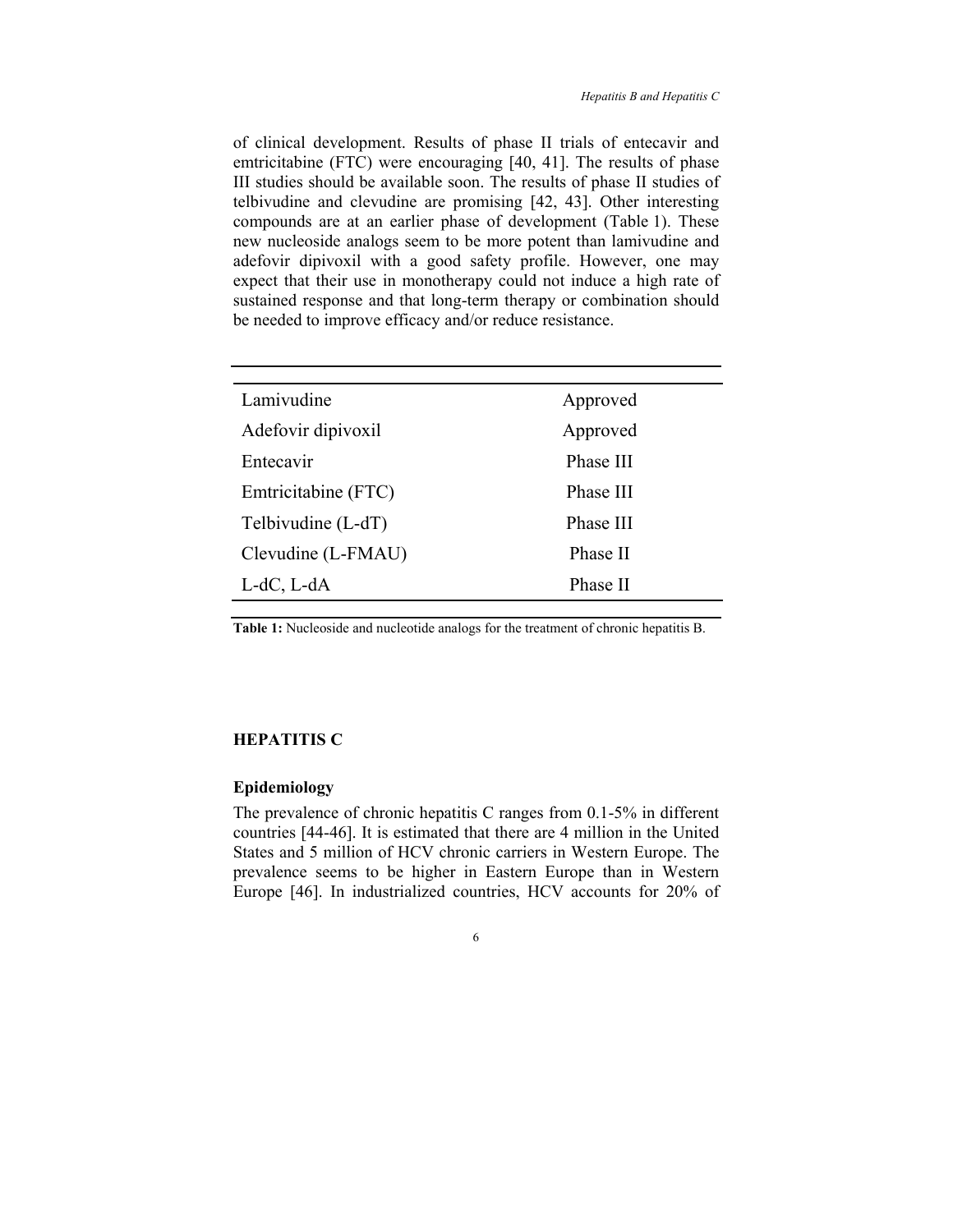cases of acute hepatitis, 70% of cases of chronic hepatitis, 40% of cases of end-stage cirrhosis, 60% of cases of HCC and 30% of liver transplants [47, 48].

The incidence of new symptomatic infection has been estimated to be 1-3 cases/1,000,000 persons annually. The actual incidence of new infections is obviously much higher (the majority of cases being asymptomatic). The incidence is declining for two reasons: (a) transmission by blood products has been reduced to near zero; (b) universal precautions have markedly reduced transmission in medical settings. Intravenous drug use remains the main mode of transmission; but, even here, the rate of transmission is diminishing due to a heightened awareness of the risk of needle sharing and, in some countries, the availability of needle-exchange programs.

In the United States, in 1999, there were 3,759 deaths attributed to HCV, although this is likely an underestimate [49]. There was a 5-fold increase in the annual number of patients with HCV who underwent liver transplantation between 1990 and 2000. The total direct health care cost associated with HCV is estimated to have exceeded \$1 billion in 1998. Future projections predict a 4-fold increase between 1990 and 2015 in persons at risk of chronic liver disease, suggesting a continued rise in the burden of HCV in the United States in the foreseeable future.

In France, the prevalence of anti-HCV positive adults is estimated to be between 1.1% and 1.2%, whose 80% are viremic. Therefore, it is estimated that 400,000 to 500,000 subjects have chronic HCV infection. The prevalence varies widely in different populations: 60% in intravenous drug users, 25% in incarcerated subjects, 25% among HIV-positive patients (25,000 to 30,000 subjects have HCV/HIV co-infection) [48].

#### **Natural history**

In the last few years, the natural history of chronic HCV infection has been better understood. The progression of fibrosis determines the ultimate prognosis and thus the need and urgency of therapy. Fibrogenesis is a complex dynamic process, which is mediated by necroinflammation and activation of stellate cells [50]. The liver biopsy remains the gold standard to assess fibrosis. Scoring systems allow a semiquantitative assessment and are useful for cross-sectional and cohort studies and in treatment trials. The rate at which fibrosis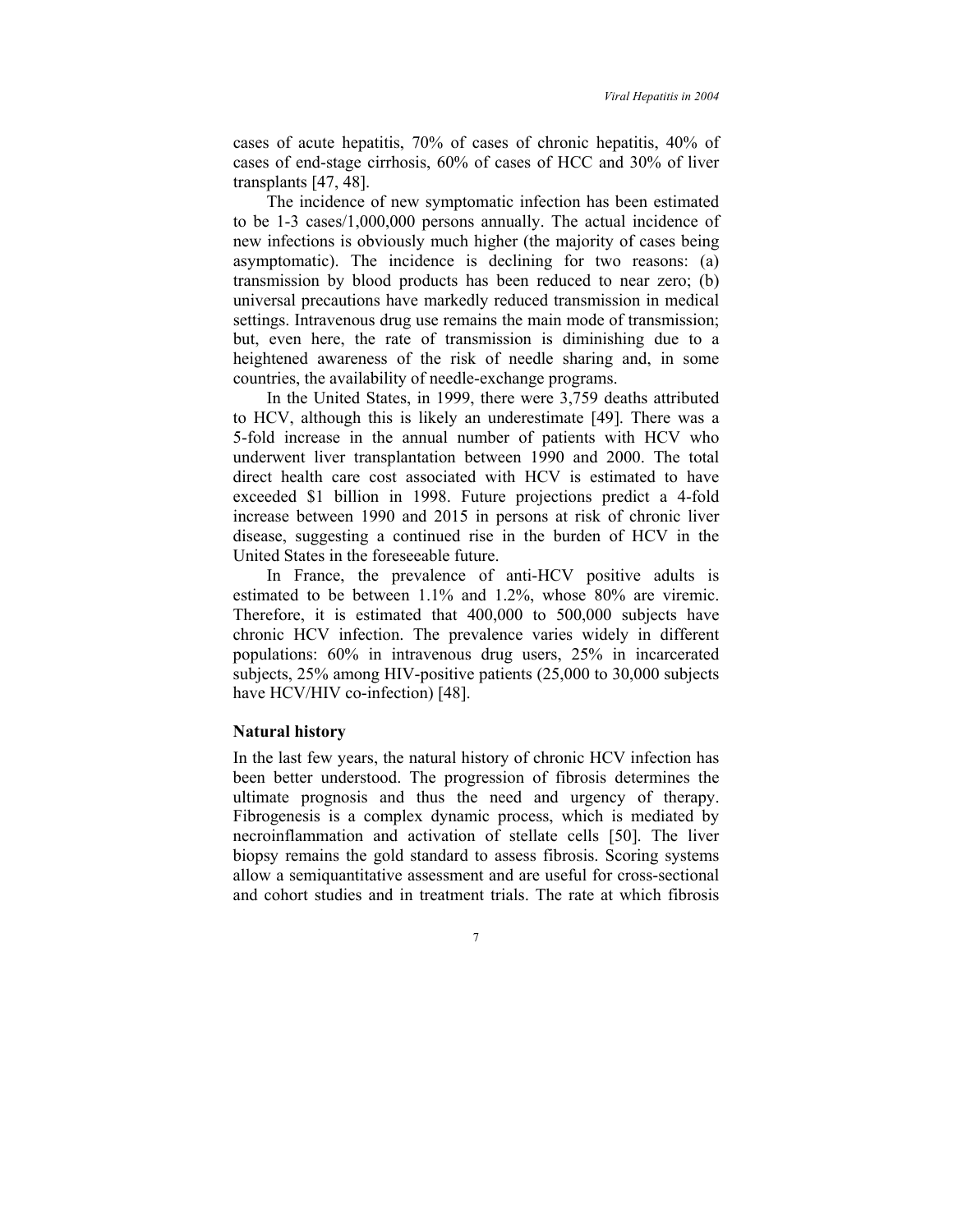progresses varies markedly between patients. The major factors known to be associated with fibrosis progression are older age at infection, male gender, and excessive alcohol consumption [50-52]. Viral load and genotype do not seem to influence significantly the progression rate. Progression of fibrosis is more rapid in immunocompromised patients [53]. Recently, the importance of hepatic steatosis, obesity, and diabetes have been recognized and studies are in progress to understand the relationship between metabolic disorders, HCV replication and liver steatosis and progression of fibrosis [50]. There are no tests that reliably predict the rate of progression of fibrosis in an individual patient. High serum ALT levels are associated with a higher risk of fibrosis progression. On the contrary, worsening of fibrosis is uncommon in patients with persistently normal serum ALT levels [54]. However, a non-negligible proportion (about 5% each year) of these patients may present an increase of ALT levels and may develop a more progressive liver disease [55]. Serum markers for fibrosis are not fully reliable and need to be improved and validated. Liver biopsy provides the most accurate information on the stage of fibrosis and grade of necroinflammation, both of which have prognostic significance. Repeating the liver biopsy, 3 to 5 years after an initial biopsy, is the most accurate means of assessing the progression of fibrosis [2, 47].

### **Therapy**

#### Combination of pegylated interferon with ribavirin

The most impressive progress has been achieved in the efficacy of therapy. With the combination of pegylated interferon and ribavirin which is nowadays reference therapy [2, 56]. A sustained virological response (SVR) is observed in roughly 50-60% of patients [57-59]. The absence of detectable serum HCV RNA 6 months after therapy, which defines the sustained virological response, may be considered nowadays as cure of HCV infection since long-term follow-up studies have shown that 97-100% of patients keep undetectable serum HCV RNA [60]. Furthermore, some studies have shown that HCV RNA is no longer detectable in the liver of sustained responders up to several years after therapy [60]. However, further studies with longer followup on large populations with very sensitive methods to detect HCV RNA in the serum, peripheral blood mononuclear cells and liver are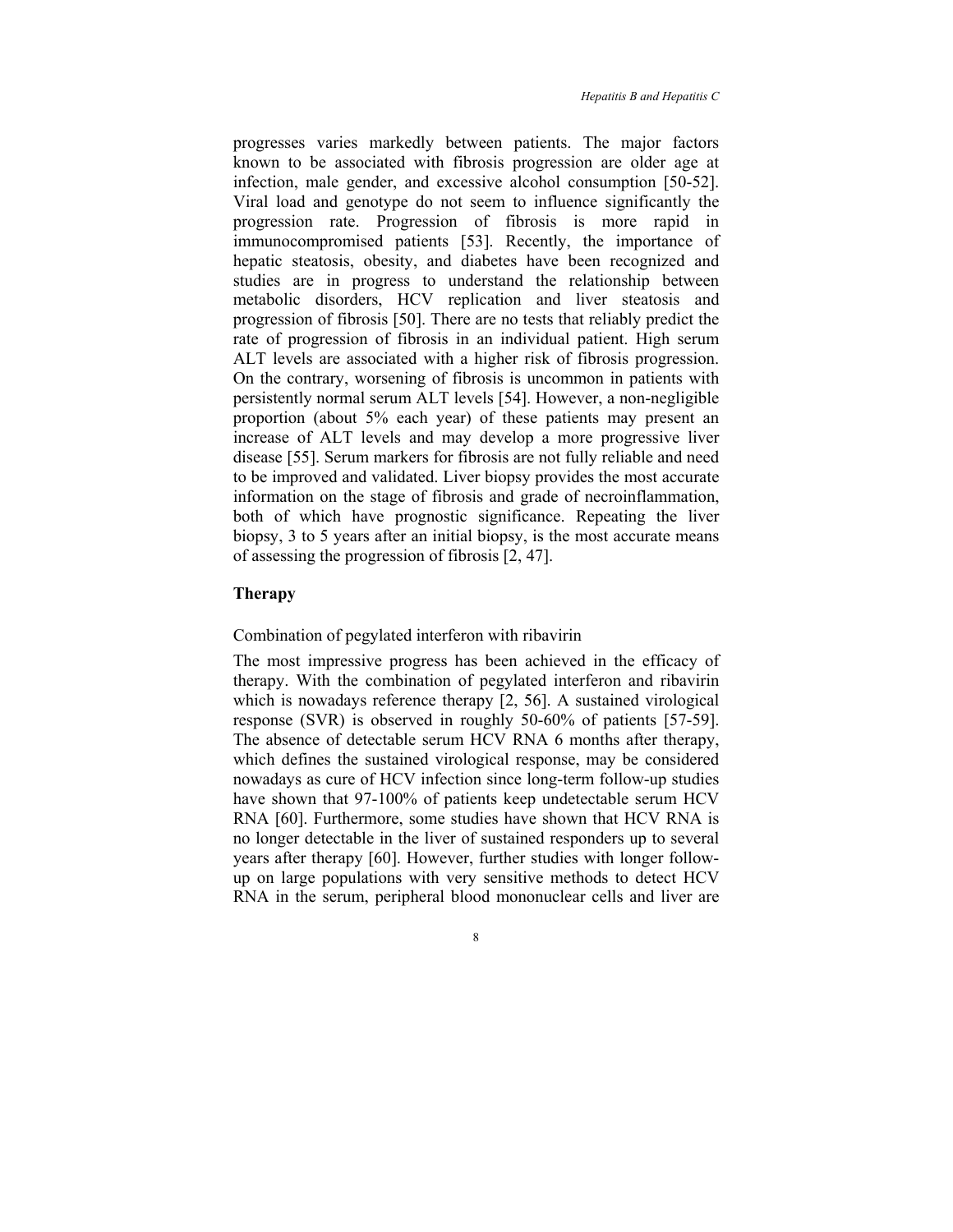needed to confirm the eradication of HCV infection in sustained responders.

The SVR rate is as high as 90% in patients with genotype 2 or 3 and low viral load. The SVR rate is lower, 50%, in the most difficult to treat patients with genotype 1. Even if the presence of bridging fibrosis or cirrhosis is associated with a decreased chance of response, a relatively high rate of response has been observed with the combination of pegylated interferon and ribavirin (50%). The compliance with continuation of therapy with adequate dosing even increases the response rates and studies on adjuvant treatments are needed to improve clinical and haematological tolerability in order to increase compliance and the chance of response.

#### Treatment of non-responders

In patients who already received therapy, the chance to have a SVR with retreatment depends on the previous therapy and the type of response. In patients who relapsed after interferon or interferonribavirin combination therapy, the chance of SVR with retreatment with the pegylated combination is high (about 70% and 50%, respectively). Also, in non-responders to interferon monotherapy, the SVR rate is high (about 30%). In contrast, in those patients who did not respond to standard combination therapy, the rate of SVR is low (around 10%) with retreatment with the combination therapy. Interestingly, the chance of response to retreatment depends mainly on the genotype and the presence of cirrhosis.

#### Maintenance therapy

In non-responders to current pegylated combination therapy, the concept of maintenance therapy has been developed in the last years [56]. Many studies suggest that long-term treatment of these patients may partially decrease viral load and serum ALT levels associated with improvement in liver necroinflammation which is associated with stabilization or even possible regression of fibrosis. Therefore, maintenance therapy might decrease, at least in some partial responders, the risk of development of cirrhosis and its complications, in particular HCC. However, this hypothesis needs to be proven in prospective randomized trials and the optimal schedule and the subgroup of patients who benefit from this therapeutic strategy need to be determined.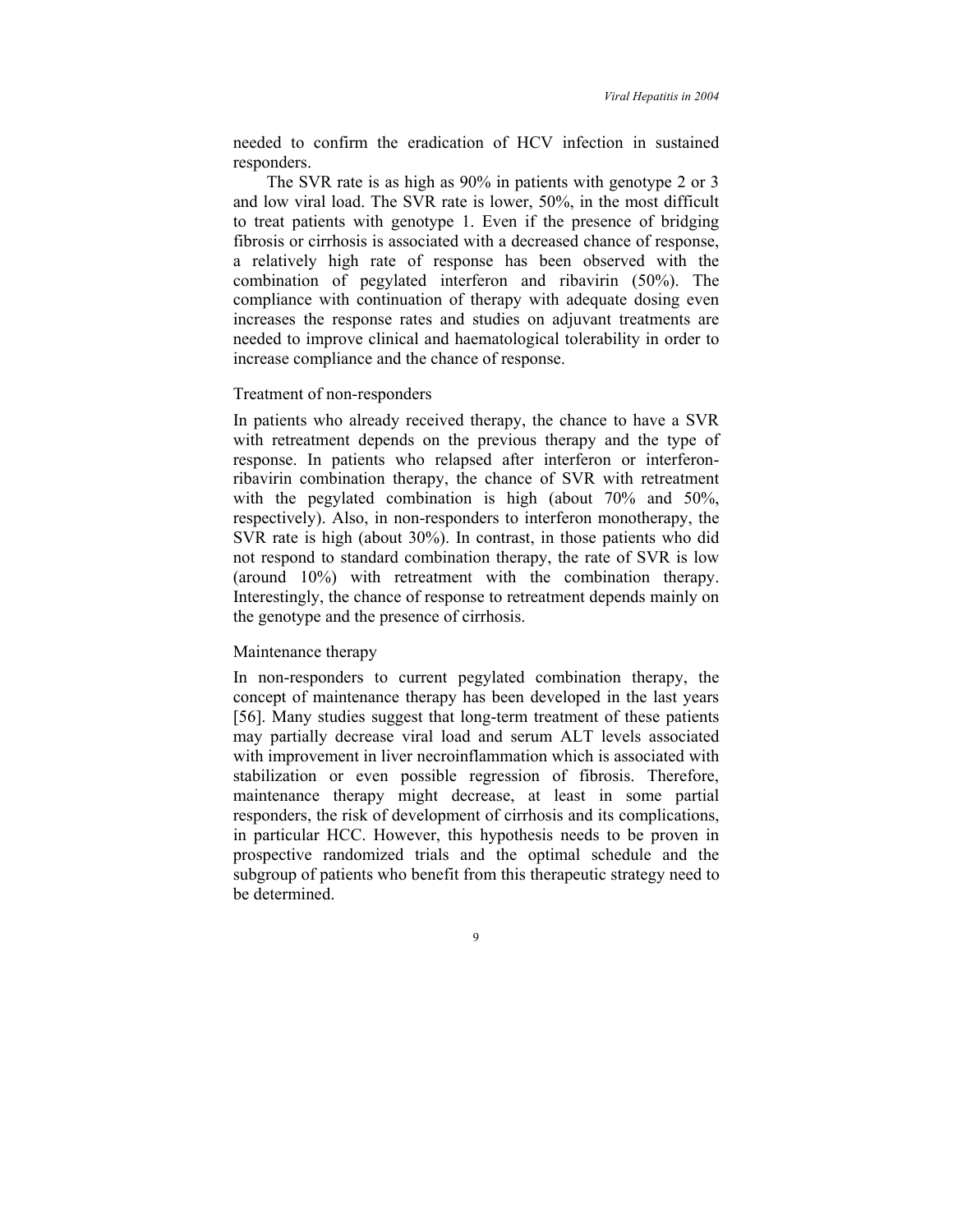#### **Perspectives**

Still, about half of patients do not respond or relapse after therapy and current treatment has significant side-effects and is poorly tolerated. Therefore, new more effective and better tolerated anti-HCV drugs are needed. Many drugs with different mechanisms of action are under investigation. Other types of interferon (beta and gamma) have been disappointing but their use in combination with the current pegylated treatment needs to be assessed. Interleukins (IL2, IL12 and IL10) showed poor antiviral efficacy with limitations related to their toxicity. Inosine monophosphate dehydrogenase (IMPD) inhibitors, which have potentially ribavirin-like mechanisms of action are of interest. Some of them, like mycophenolate mofetyl and levovirin did not show significant efficacy. Other IMPD inhibitors are under evaluation. Preliminary results of therapeutic vaccines are interesting but their efficacy needs to be demonstrated. Newer approaches like antisense nucleotides or ribozymes are limited by the difficulties to reach the target cells (hepatocytes).

Indeed, the enzyme inhibitors appear to be the most promising strategy. In the last years, extensive research has been conducted to elucidate the structure of HCV enzymes in order to produce specific enzyme inhibitors [61]. All of the HCV enzymes (NS2-3 and NS3-4A proteases, NS3 helicase, and NS5B RdRp) are essential for HCV replication, and are therefore potential drug discovery targets. The absence of cell culture model supporting full replication of HCV, and of convenient animal models, has limited the knowledge of HCV life cycle and the testing for antiviral molecules. The recent development of subgenomic HCV RNA replicons capable of replicating in the human hepatoma cell line, Huh 7, has been a significant advance [62]. This model (replicon) is currently the best so far for the study of HCV replication and the testing for antiviral molecules. Target based anti-HCV drugs in development are indicated in Table 1.

Recently, a NS3 protease inhibitor (BILN 2061) demonstrated its ability to inhibit NS3 protease activity in the subgenomic HCV replicon cell model [63]. In phase I studies the administration of BILN 2061 given orally, twice daily, for two days induced a decrease in serum HCV RNA level greater than one  $log_{10}$ . These results constitute a major step in the field of HCV drug development since it is the first clinical evidence of an antiviral effect of an enzyme inhibitor in patients with chronic hepatitis C. Many other enzyme inhibitors, in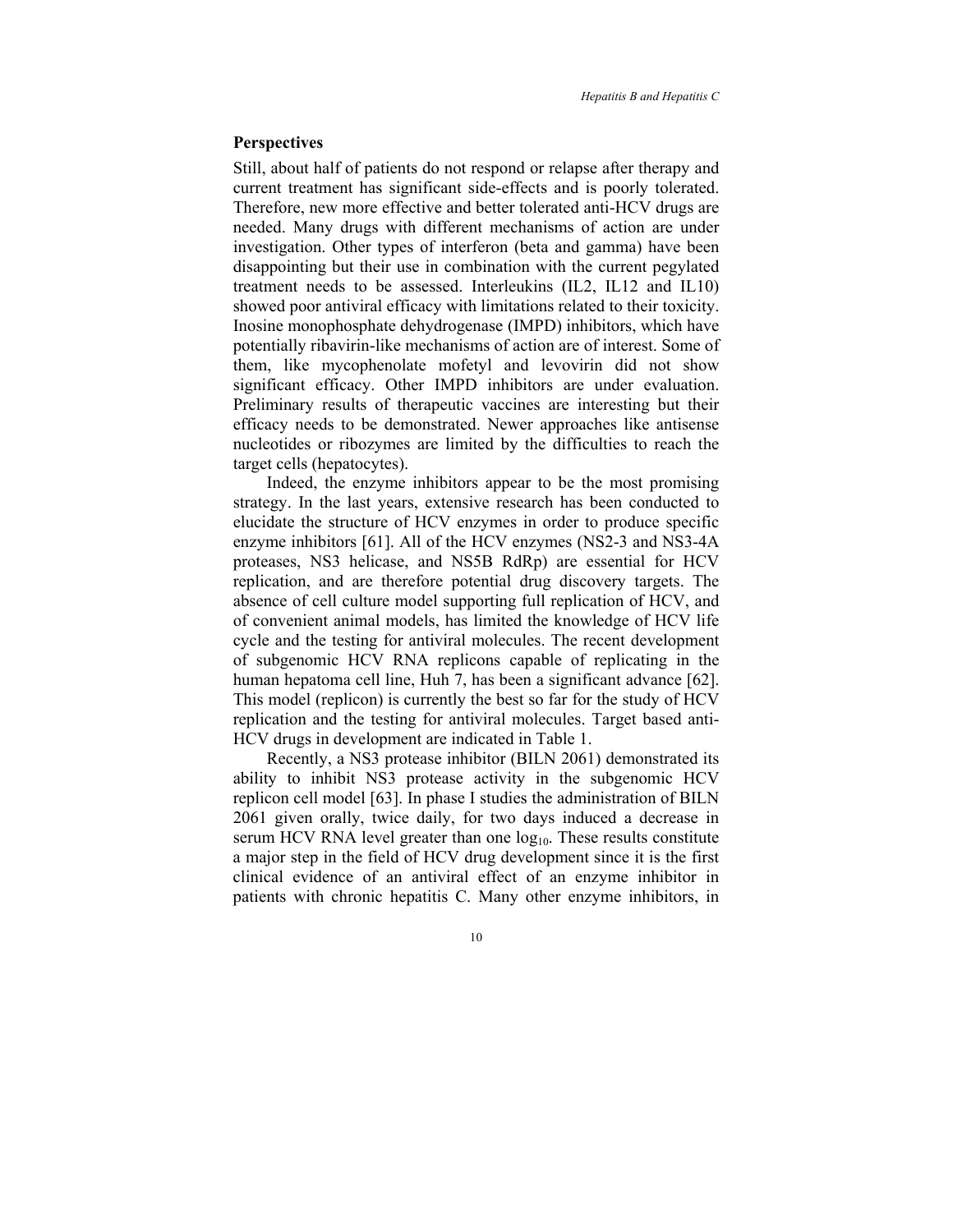particular protease inhibitors, have been produced and are currently in preclinical phase or in phase I clinical trials and more are coming. Hopefully, some of these drugs will demonstrate their efficacy and safety and will be good candidates for improving, probably by using them in combinations with interferon, the efficacy of treatment of patients with chronic hepatitis C.

# **CONCLUSION**

HBV and HCV related liver diseases represent a major public health problem. In the last few years, considerable progress has been made in the knowledge of epidemiology, natural history, factors influencing the course of the liver disease and mainly efficacy of therapy. Still important efforts are needed for the early diagnosis in order to improve the management of patients with chronic hepatic B or C.

The understanding of the mechanisms of resistance to therapy and the development of new more potent drugs and new therapeutic strategies are a challenge to decrease in the future the global burden related to chronic viral hepatitis.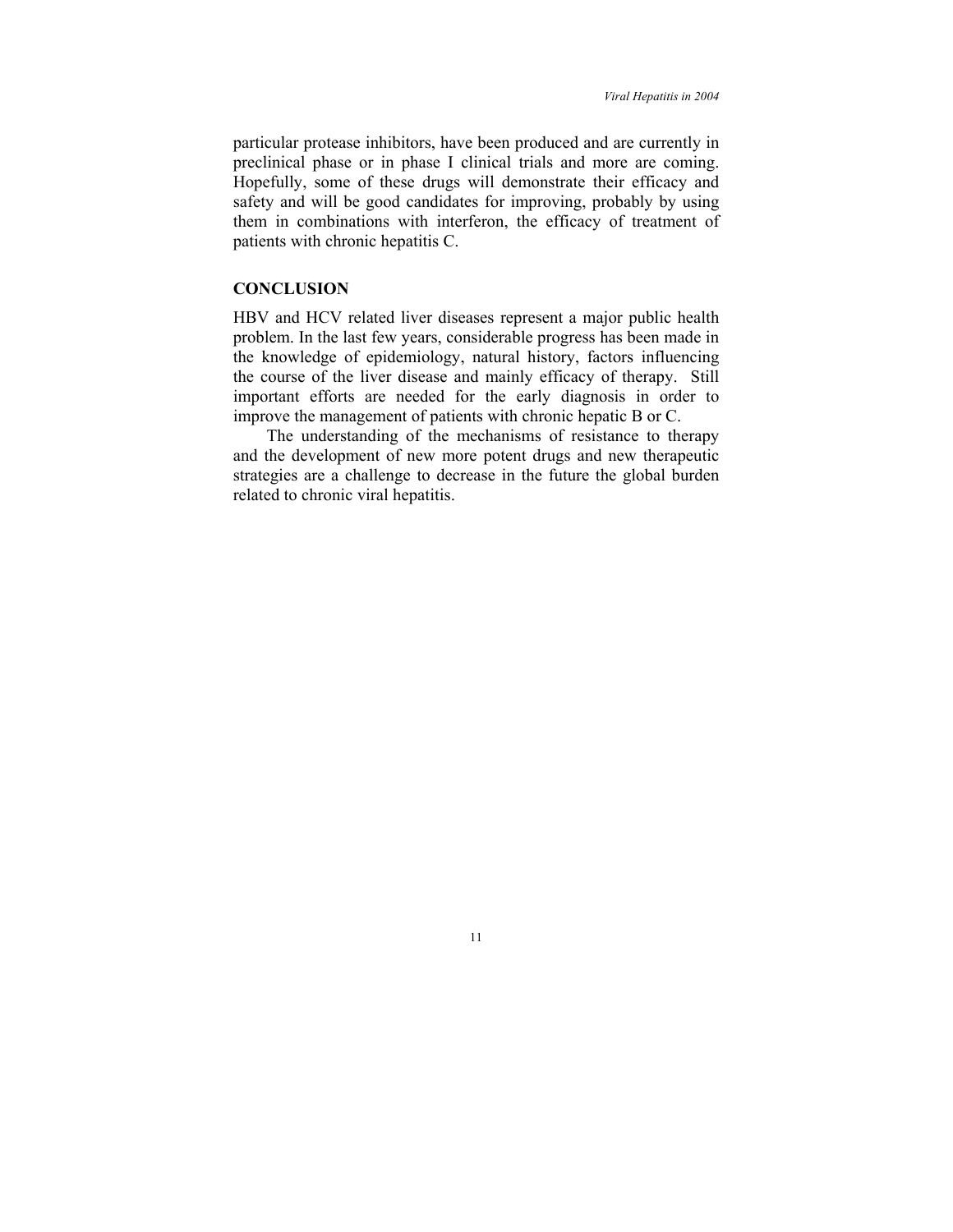# **REFERENCES**

- 1. EASL International Consensus Conference on Hepatitis B. Consensus Statement. J Hepatol 2003;39:S3-S25.
- 2. National Institutes of Health Consensus Development Conference Management of Hepatitis C. Hepatology 2002;36:S3-S20.
- 3. Lee WM. Hepatitis B virus infection. N Engl J Med 1997;337:1733-1745.
- 4. Maddrey WC. Hepatitis B: an important public health issue. J Med Virol 2000;61:362-366.
- 5. McMahon BJ, Alward WL, Hall DB, Heyward WL, Bender TR, Francis DP, Maynard JE. Acute hepatitis B virus infection: relation of age to the clinical expression of disease and subsequent development of the carrier state. J Infect Dis 1985;151:599-603.
- 6. Beasley RP. Hepatitis B virus. The major etiology of hepatocellular carcinoma. Cancer 1988;61:1942-1956.
- 7. Kane M. Global programme for control of hepatitis B infection. Vaccine 1995;13:S47-S49.
- 8. Lok AS, Heathcote EJ, Hoofnagle JH. Management of hepatitis B: summary of a workshop. Gastroenterology 2001;120:1828-1853.
- 9. Lok AS, McMahon BJ. Chronic hepatitis B: update of recommendations. Hepatology 2004;39:857-861.
- 10. Liaw Y-F, Leung N, Guan R, Lau GKK, Merican I. Asian-Pacific consensus statement on the management of chronic hepatitis B: an update. J Gastroenterol Hepatol 2003;18:239-245.
- 11. Di Martino V, Rufat P, Boyer N, Renard P, Degos F, Martinot-Peignoux M, Matheron S, Le Moing V, Vachon F, Degott C, Valla D, Marcellin P. The influence of human immunodeficiency virus coinfection on chronic hepatitis C in injection drug users: a long-term retrospective cohort study. Hepatology 2001;34:1193-1199.
- 12. Hadziyannis SJ, Vassilopoulos D. Hepatitis B e antigen-negative chronic hepatitis B. Hepatology 2001;34:617-624.
- 13. Zarski JP, Marcellin P, Cohard M, Lutz JM, Bouche C, Rais A. Comparison of anti-HBe-positive and HBe-antigen-positive chronic hepatitis B in France. J Hepatol 1994;20:636-640.
- 14. Brunetto MR, Oliveri F, Coco B, Leandro G, Colombatto P, Gorin JM, Bonino F. Outcome of anti-HBe positive chronic hepatitis B in alpha-interferon treated and untreated patients: a long term cohort study. J Hepatol 2002;36:263-270.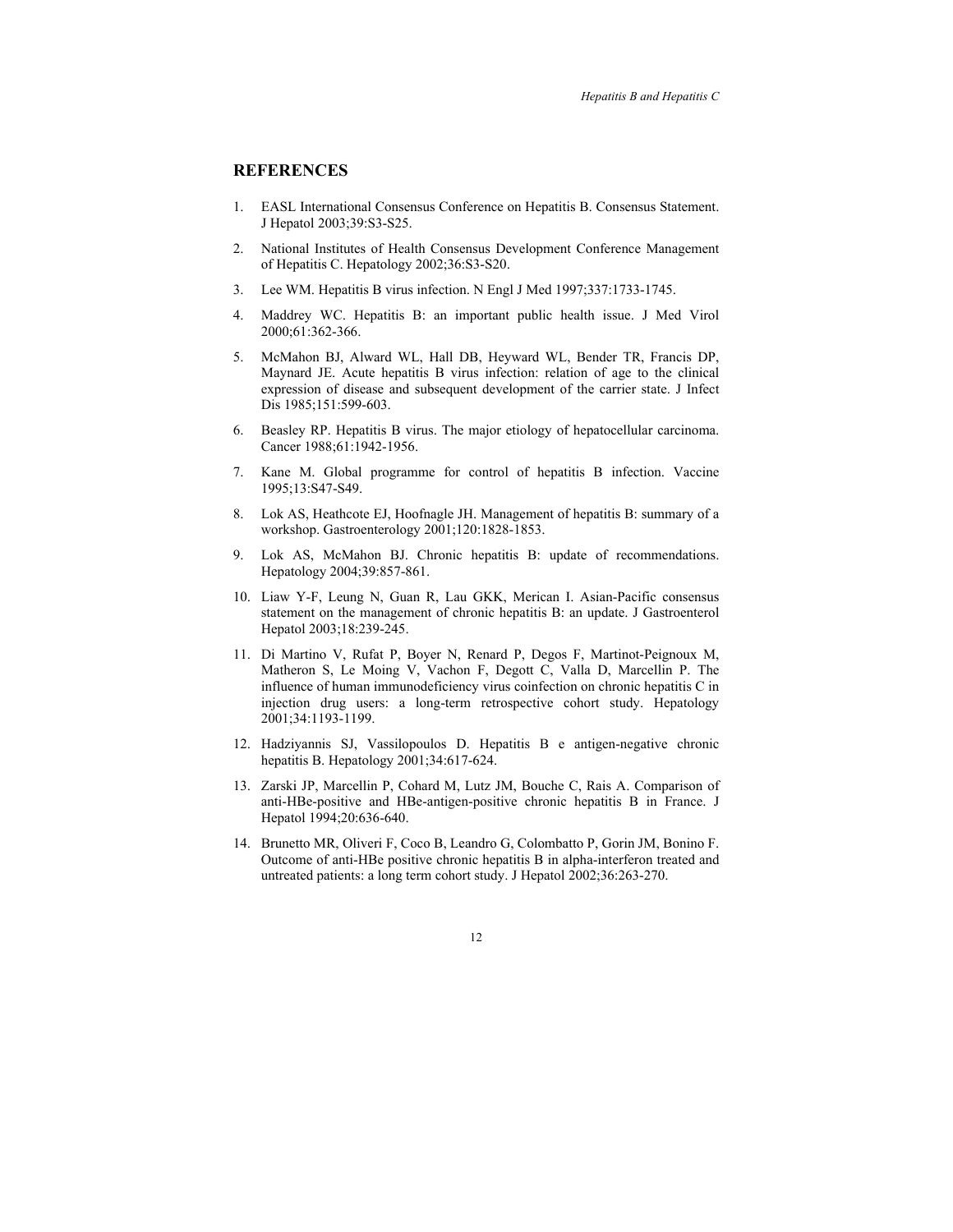- 15. Fattovich G, Giustina G, Schalm SW, Hadziyannis S, Sanchez-Tapias J, Almasio P, Christensen E, Krogsgaard K, Degos F, Carneiro de Moura M. Occurrence of hepatocellular carcinoma and decompensation in Western European patients with cirrhosis type B. Hepatology 1995;21:77-82.
- 16. Bosch FX, Ribes J, Borras J. Epidemiology of primary liver cancer. Seminars in Liver Disease 1999;19:271-285.
- 17. Bruix J, Sherman M, Llovet JM, Beaugrand M, Lencioni R, Burroughs AK, Christensen E, Pagliaro L, Colombo M, Rodes J; EASL Panel of Experts on HCC. Clinical management of hepatocellular carcinoma: conclusions of the Barcelona-2000 EASL Conference. J Hepatol 2001;35:421-430.
- 18. Okuda K. Hepatocellular carcinoma. J Hepatol 2000;32:225-237.
- 19. Conjeevaram HS, Lok AS. Management of chronic hepatitis B. J Hepatol 2003;38:S90-S103.
- 20. Hoofnagle JH, Di Bisceglie AM. The treatment of chronic viral hepatitis. N Engl J Med 1997;226:347-356.
- 21. Wong DKH, Cheung AM, O'Rourke K, Naylor CD, Detsky AS, Heathcote J. Effect of alpha-interferon treatment in patients with hepatitis B e antigen-positive chronic hepatitis B. Ann Intern Med 1993;119:312-323.
- 22. Dienstag JL, Schiff E, Wright T, Hann HI, Goodman Z, Crowther L, Condreay LD, Woessner M, Rubinn M, Brown NA for the US Lamivudine Investigator Group. Lamivudine as initial treatment for chronic hepatitis B in the United States. N Engl J Med 1999;341:1256-1263.
- 23. Lai CL, Chien RW, Leung NWY, Chang TT, Guan R, Tai DI, Ng KY, Wu PC, Dent JC, Barber J, Stephenson SL, Gray F and the Asia Hepatitis Lamivudine Study Group. A one year trial of lamivudine for chronic hepatitis B. N Engl J Med 1998;339:61-68.
- 24. Schalm SW, Heathcote J, Cianciara J, Farrell G, Sherman M, Willems B, Dhillon A, Moorat A, Berbar J, Gray DF and the International Lamivudine Study Group. Lamivudine and alpha interferon combination treatment of patients with chronic hepatitis B infection: a randomised trial. Gut 2000;46:562-568.
- 25. Schiff E, Karayalcin S, Grimm I, Perrillo R, Dienstag J, Husa P, Schalm S, Crowther L, Sullivan M, Wossner M, McPhillips P, Brown N, and the International Lamivudine Investigator Group. A placebo controlled study of lamivudine and interferon alpha 2b in patients with chronic hepatitis B who previously failed interferon therapy. Hepatology 1998;28:S388A.
- 26. Tassopoulos N, Volpes R, Pastore G, Heathcote J, Buti M, Goldin BD, Hawley S, Barber J, Condreay L, Gray F, and the Lamivudine Precore Mutant Study Group. Efficacy of lamivudine in patients with hepatitis B e antigennegative/hepatitis B virus DNA-positive (precore mutant) chronic hepatitis B. Hepatology 1999;29:889-896.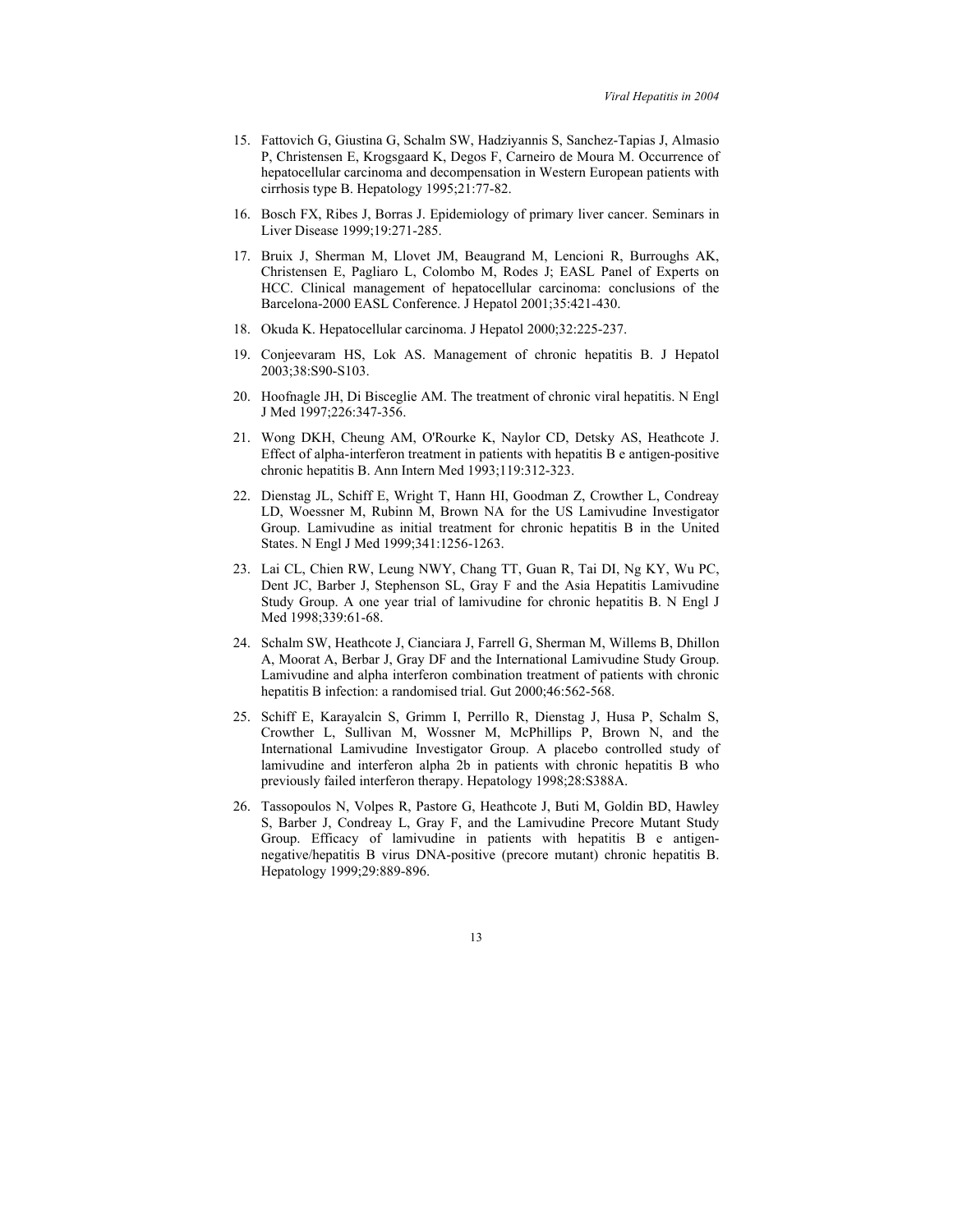- 27. Liaw YF, Leung NW, Chang TT, Guan R, Tai DI, Ng KI, Chien RN. Effects of extended lamivudine therapy in Asian patients with chronic hepatitis B. Gastroenterology 2000;119;172-180.
- 28. Lau DT, Khokhar MF, Doo E, Ghany MG, Herion D, Park Y, Kleiner DE. Longterm therapy of chronic hepatitis B with lamivudine. Hepatology 2000;32:828-834.
- 29. Zoulim F, Trépo C. Drug therapy for chronic hepatitis B: antiviral efficacy and influence of hepatitis B virus polymerase mutations on the outcome of therapy. J Hepatol 1998;29:151-168.
- 30. Marcellin P, Chang TT, Lim SG, Tong MJ, Sievert W, Shiffman ML, Jeffers L, Goodman Z, Wulfsohn MS, Xiong S, Fry J, Brosgart C for the Adefovir Dipivoxil 437 Study Group. Adefovir dipivoxil for the treatment of hepatitis B e antigen-positive chronic hepatitis B. N Engl J Med 2003;348:808-816.
- 31. Hadziyannis SJ, Tassopoulos NC, Heathcote EJ, Chang TT, Kitis G, Rizzetto M, Marcellin P, Lim SG, Goodman Z, Wulfsohn MS, Xiong S, Fry J, Brosgart C for the Adefovir Dipivoxil 438 Study Group. Adefovir dipivoxil for the treatment of hepatitis Be antigen- hepatitis B. N Engl J Med 2003;348:800-807.
- 32. Hadziyannis S, Tassopoulos N, Chang TT, Heathcote J, , Kitis G, Rizzetto M, Marcellin P, Lim SG, Chen SS, Arteburn S, Ma J, Xiong S, Wollman M, James C, Currie G, Brosgart CL. Three year study of adefovir dipivoxil (ADV) demonstrates sustained efficacy in presumed precore mutant chronic hepatitis B (CHB) patients in a long term safety and efficacy study (LTSES). J Hepatol 2004;40:S17.
- 33. Schiff ER, Lai C-L, Hadziyannis S, Neuhaus P, Terrault N, Colombo M, Tillman HL, Samuel D, Zeuzem S, Lilly L, Rendina M, Villeneuve JP, Lama N, James C, Wulfsohn MS, Namini H, Westland C, Xiong S, Choy GS, Van Doren S, Fry J, Brosgart CL. Adefovir dipivoxil therapy for lamivudine-resistant hepatitis B in pre- and post- liver transplantation patients. Hepatology 2003;38:1419-1427.
- 34. Benhamou Y, Bochet M, Thibault V, Calvez V, Fievet MH, Vig P, Gibbs CS, Brosgart C, Fry J, Namini H, Katlama C, Poynard T. Safety and efficacy of adefovir dipivoxil in patients co-infected with HIV-1 and lamivudine-resistant hepatitis B virus: an open-label pilot study. Lancet 2001;358:718-723.
- 35. Cooksley G, Piratvisuth T, Lee SD, Mahachai V, Chao YC, Tanwandee T, Chutaputti A, Chang WY, Zahm F, Pluck N. Peginterferon alpha 2a (40KDa) : an advance in the treatment of hepatitis B e antigen-positive chronic hepatitis B. J Viral Hepat 2003;10:298-305.
- 36. Janssen HLA, Sentruk H, Zeuzem S, Schalm SW et al. Peginterferon alfa 2b and lamivudine combination therapy compared with peginterferon alfa 2b for chronic HbeAg-positive hepatitis B: a randomized controlled trial in 307 patients. Hepatology 2003;38:1323.
- 37. Marcellin M, Lau G, Bonino F, Farci P, Hadziyannis S, Jin R, Lu ZM, Piratvisuth T, Germanidis G, Yurdaydin C, Diago M, Gurel S, Lai MY, Button P, Pluck N. A phase III, partially double-blinded study evaluating the efficacy and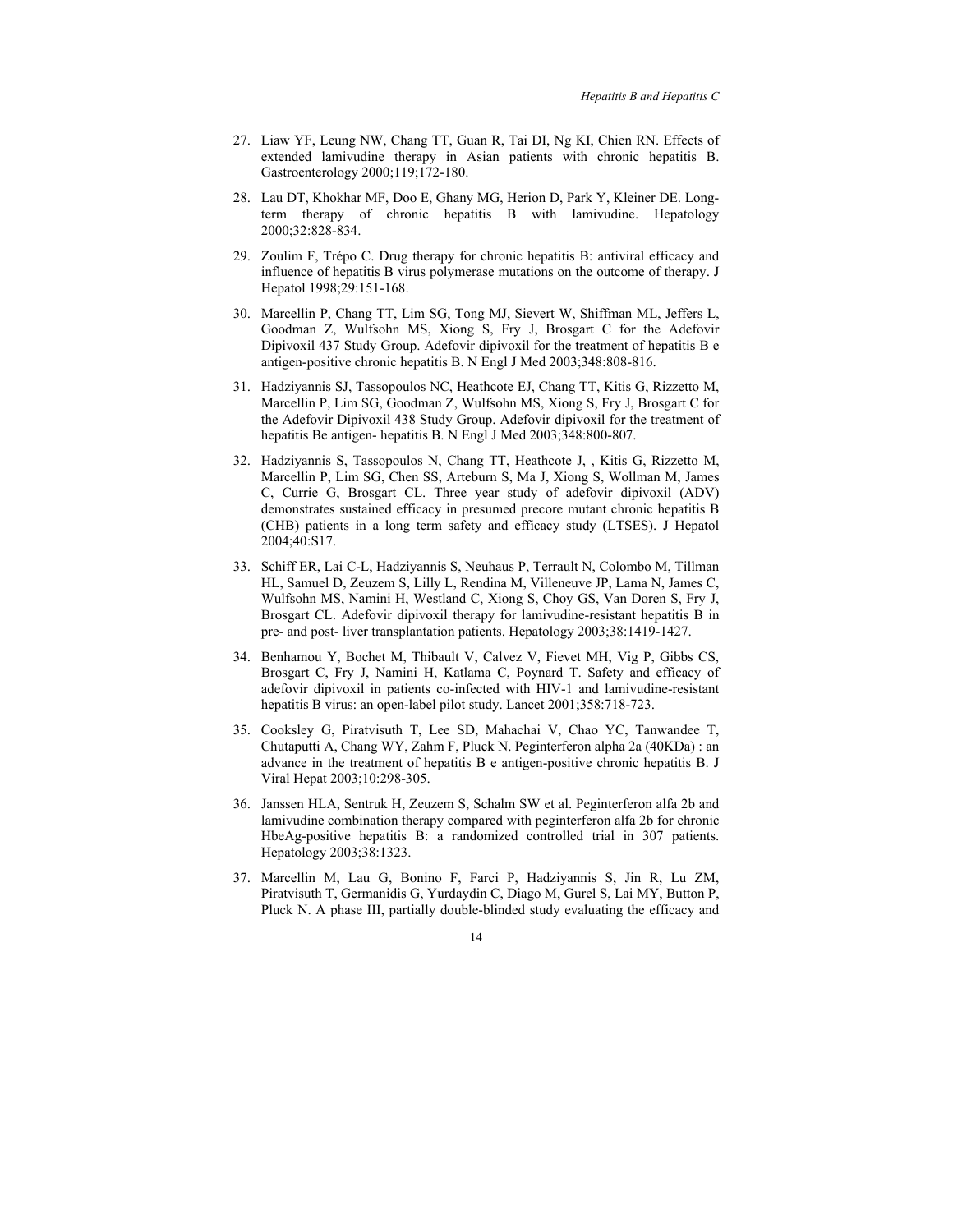safety of peginterferon alfa 2a (40KD) (Pegasys) alone or in combination with lamivudine vs lamivudine in 546 patients with HBeAg-negative/anti-HBepositive chronic hepatitis B. Hepatology 2003;38:S1181.

- 38. Peters MG, Hann HW, Martin P, Heathcote J, Buggisch P, Rubin R, Bourlière M, Kowdley K, Trépo C, Gray DF, Sullivan M, Kleber K, Ebrahimi R, Xiong S, Brosgart CL. Adefovir dipivoxil alone and in combination with lamivudine in patients with lamivudine-resistant chronic hepatitis B. Gastroenterology 2004;126:91-101.
- 39. Sung JJY, Lai JY, Zeuzme S, Chow WC, Heathcote E, Perrillo R, Brosgart C, Woessner M, Scott SA, Cambell FM. A randomised double-blind phase II study of lamivudine (LAM) compared to lamivudine plus adefovir dipivoxil (ADV) for treatment naïve patients with chronic hepatitis B (CHB): week 52 analysis. J Hepatol 2003:38:S69.
- 40. Lai CL, Rosmawati M, Lao J, Van Vlierberghe H, Anderson FH, Thomas N, Dehertogh D. Entecavir is superior to lamivudine in reducing HBV DNA inpatients with chronic hepatitis B infection. Gastroenterology 2002;123:1831-1838.
- 41. Leung N, Gish RG, Wang C, Corey L, Sacks S, Fried M, Wright T, Hut T, Chan F, Rousseau FS. A randomized, double-blind comparison of 3 doses of emtricitabine in patients with chronic hepatitis B given 48 weeks of treatment. Hepatology 2001;34:349A.
- 42. Han SH, Leung NWY, Teo EK, Tong M, Wong F, Hann HW, Poynard T, Brown NA, Myers M, Chao G, Lloyd D, Lai CL. Results of a one-year international phase IIb trial of LdT, and LdT plus lamivudine, in patients with chronic hepatitis B. J Hepatol 2004;40:16.
- 43. Marcellin P, Mommeja-Marin H, Sacks SL, Lau GKK, Sereni D, Bronowicki J-P, Conway B, Trepo C, Blum MR, Yoo BC, Mondou E, Sorbel J, Snow A, Rousseau F, Lee HS. A phase II dose-escalating trial of clevudine in patients with chronic hepatitis B. Hepatology 2004;40:140-148.
- 44. Alter MJ. Epidemiology of hepatitis C in the west. Seminars in liver disease 1995;15:5-14.
- 45. Trépo C, Pradat P. Hepatitis C virus infection in Western Europe. J Hepatol 1999;31:S80-S83.
- 46. Naoumov N. Hepatitis C virus infection in Eastern Europe. J Hepatol 1999;31:S84-S87.
- 47. EASL International Consensus Conference on Hepatitis C. Consensus Statement. J Hepatol 1999;30:956-961.
- 48. Consensus conference. Treatment of hepatitis C. Guidelines. Gastroentérol Clin Biol 2002;26:B312-B320.
- 49. Kim WR. The burden of hepatitis C in the United States. Hepatology 2002;36:S30-S34.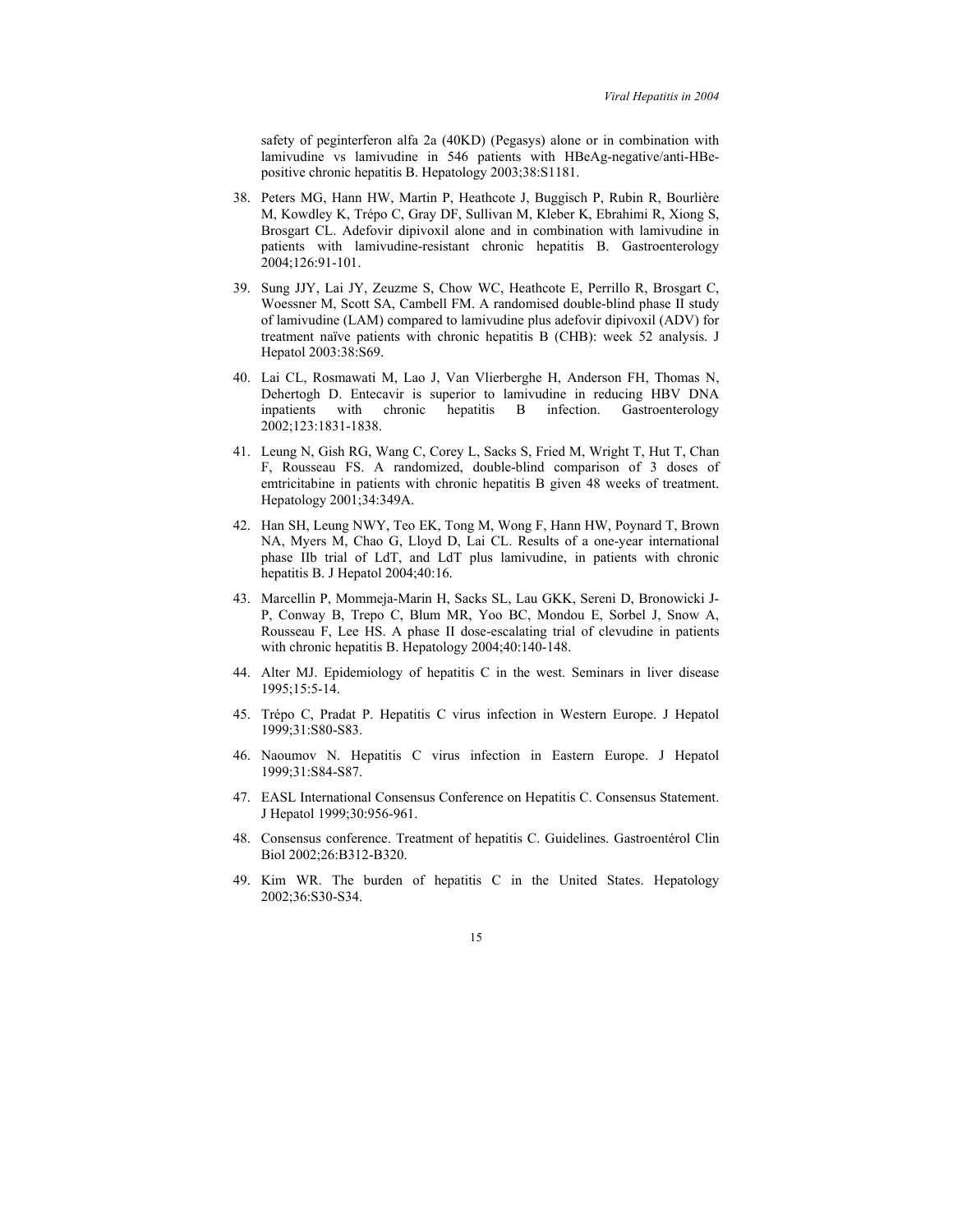- 50. Marcellin P, Asselah T, Boyer N. Fibrosis and disease progression in hepatitis C. Hepatology 2002;36:S47-S56.
- 51. Hoofnagle JH. Course and outcome of hepatitis C. Hepatology 2002;36:S21-S29.
- 52. Poynard T, Bedossa P, Opolon P for the OBSVIRC, METAVIR, CLINIVIR, and DOSVIRC groups. Natural history of liver fibrosis progression in patients with chronic hepatitis C. Lancet 1997;349:825-832.
- 53. Di martino V, Rufat P, Boyer N, Renard P, Degos F, Martinot-Peignoux M, Matheron S, Le Moing V, Vachon F, Degott C, Valla D, Marcellin P. Influence of human immunodeficiency virus coinfection on chronic hepatitis C in injection drug users: a long term retrospective cohort study. Hepatology 2001;34:1193-1199.
- 54. Marcellin P, Lévy S, Erlinger S. Therapy of hepatitis C: patients with normal aminotransferase levels. Hepatology 1997;26:133S-137S.
- 55. Martinot-Peignoux M, Boyer N, Cazals-Hatem D, Pham BN, Gervais A, Le Breton V, Levy S, Degott C, Valla DC, Marcellin P. Prospective study on antihepatitis C virus-positive patients with persistently normal serum alanine transaminase with or without detectable serum hepatitis C virus RNA. Hepatology 2001;34:1000-1005.
- 56. Dhumeaux D, Marcellin P, Lerebours E. Treatment of hepatitis C. The 2002 French consensus. Gut 2003;52:1784-1787.
- 57. Manns MP, McHutchison JG, Gordon SC, Rustgi VK, Shiffman M, Reindollar R, Goodman ZD, Koury K, Ling M, Albrecht JK. Peginterferon alfa-2b plus ribavirin compared with IFN-2b plus ribavirin for initial treatment of chronic hepatitis C: a randomised trial. Lancet 2001;358:958-965.
- 58. Fried MW, Shiffman ML, Reddy KR, Smith C, Marinos G, Goncales FL Jr, Haussinger D, Diago M, Carosi G, Dhumeaux D, Craxi A, Lin A, Hoffman J, Yu J. Peginterferon alfa-2a plus ribavirin for chronic hepatitis C virus infection. New Eng J Med 2002;347:975-982.
- 59. Hadziyannis SJ, Sette H, Morgan TR, Balan V, Diago M, Marcellin P, Ramadori G, Bodenheimer H, Bernstein D, Rizzetto M, Zeuzem S, Pockros PJ, Lin A, Ackrill A. Peginterferon alfa-2a and ribavirin combination therapy in chronic hepatitis C: a randomized study of treatment duration and ribavirin dose. Ann Intern Med 2004;140:346-355.
- 60. Marcellin P, Boyer N, Gervais A, Martinot M, Pouteau M, Castelnau C, Kilani A, Areias J, Auperin A, Benhamou JP, Claude Degott C, Erlinger S. Long-term histologic improvement and loss of detectable intrahepatic HCV RNA in patients with chronic hepatitis C and sustained response to interferon-a therapy. Annals of Internal Medicine 1997;127:875-881.
- 61. Kim JL, Morgenstern KA, Lin C, Fox T, Dwyer MD, Landro JA, Chambers SP, Markland W, Lepre CA, O'Malley ET, Harbeson SL, Rice CM, Murcko MA, Caron PR, Thomson JA. Crystal structure of the hepatitis C virus NS3 protease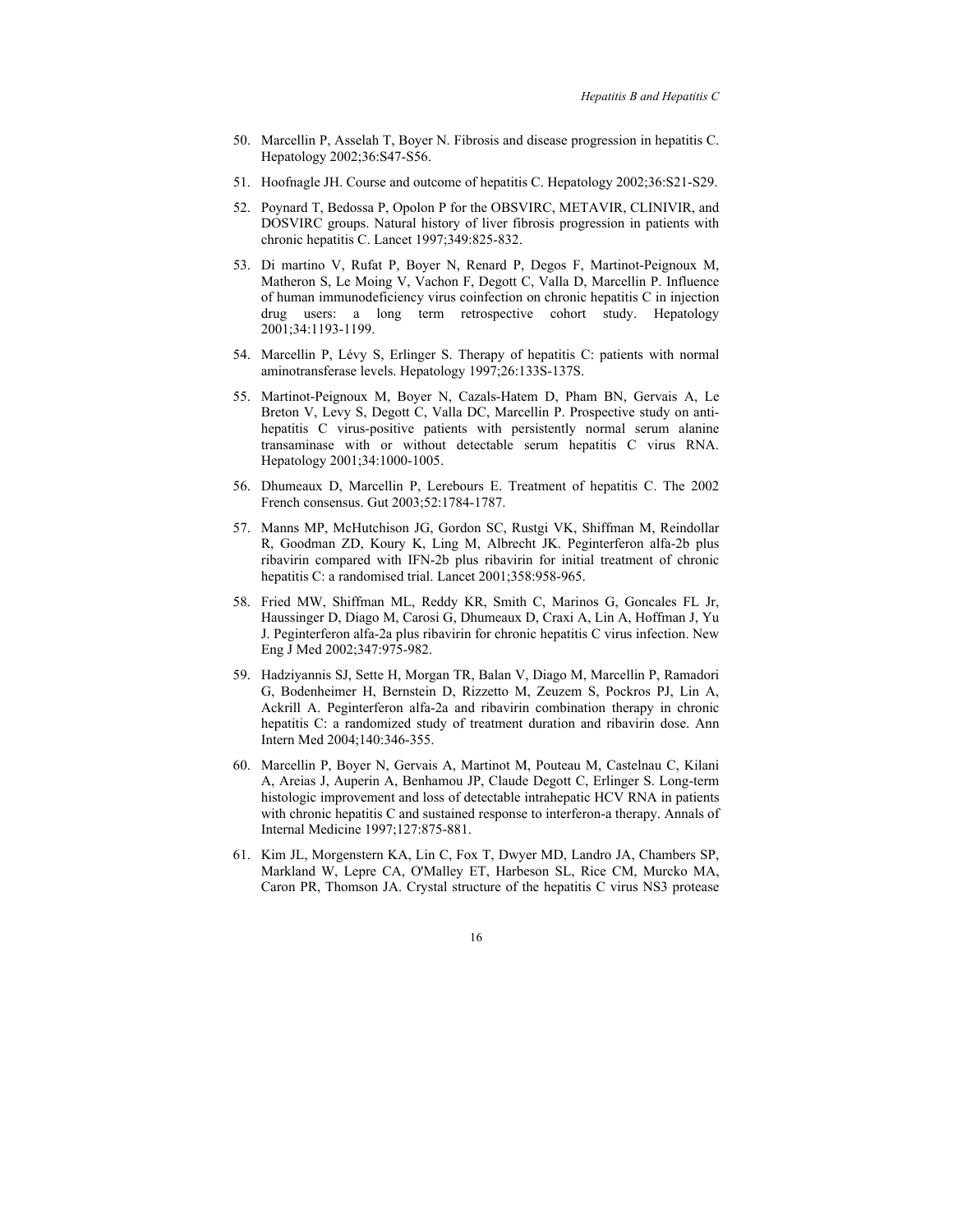domain complexed with a synthetic NS4A cofactor peptide. Cell 1996;87:343-355.

- 62. Lohmann V, Korner F, Koch J, Herian U, Theilmann L, Bartenschlager R. Replication of subgenomic hepatitis C virus RNAs in a hepatoma cell line. Science 1999;285:110-113.
- 63. Lamarre D, Anderson PC, Bailey M, Beaulieu P, Bolger G, Bonneau P, Bos M, Cameron DR, Cartier M, Cordingley MG, Faucher AM, Goudreau N, Kawai SH, Kukolj G, Lagace L, LaPlante SR, Narjes H, Poupart MA, Rancourt J, Sentjens RE, St George R, Simoneau B, Steinmann G, Thibeault D, Tsantrizos YS, Weldon SM, Yong CL, Llinas-Brunet M. An NS3 protease inhibitor with antiviral effects in humans infected with hepatitis C virus. Nature 2003;426:186-189.